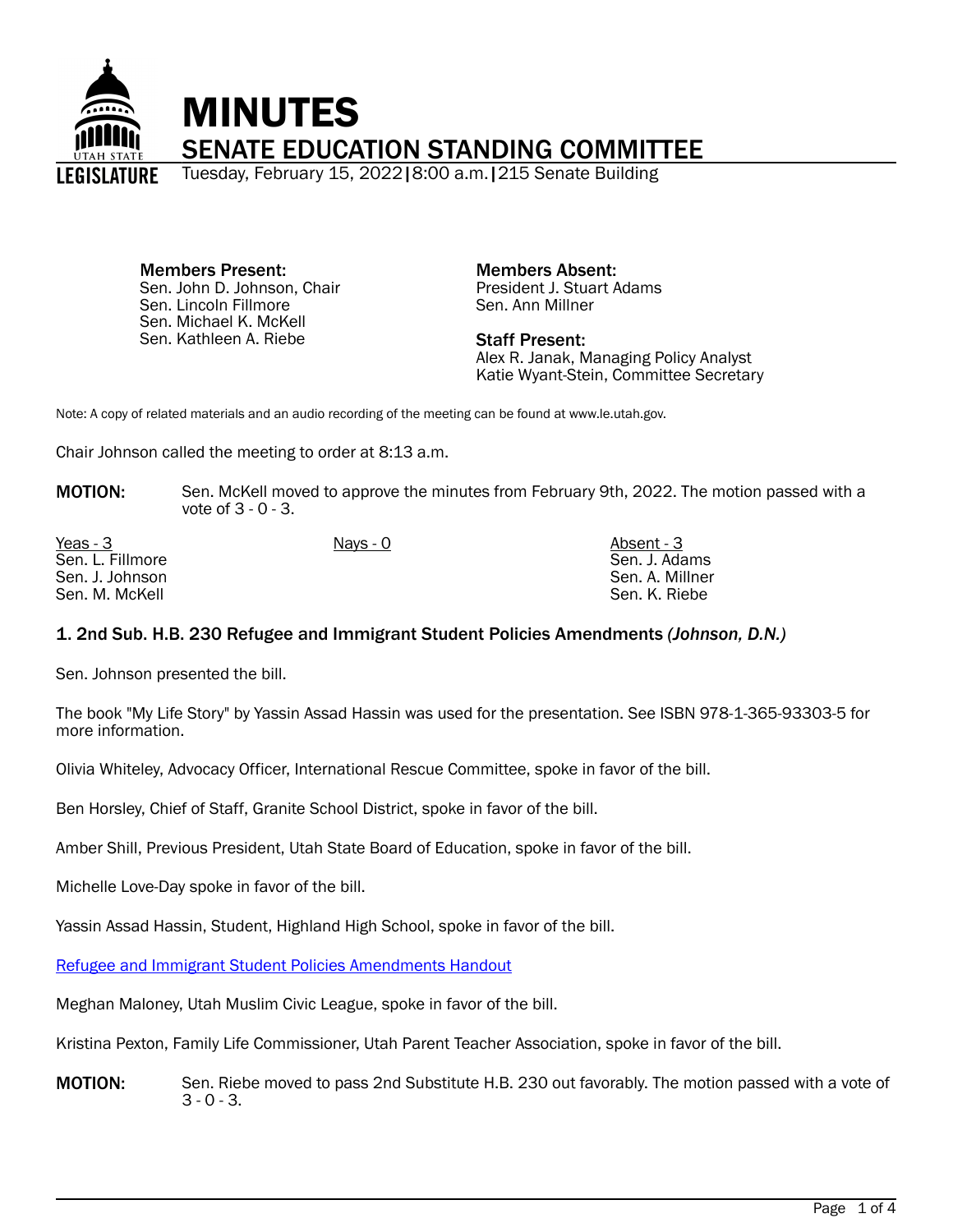Yeas - 3 Nays - 0 Absent - 3 Sen. L. Fillmore Sen. J. Johnson Sen. K. Riebe

Sen. J. Adams Sen. M. McKell Sen. A. Millner

## 2. S.B. 171 Behavioral Health Curriculum Program *(Thatcher, D.)*

Sen. Thatcher presented the bill.

### [Utah Parent's United Handout](https://le.utah.gov/interim/2022/pdf/00001780.pdf)

Rep. Eliason spoke in favor of the bill.

Nicholeen Peck, World Wide Organization for Women, spoke in opposition of the bill.

Emilie Daly, Legislative Director, Utah Parents United, spoke in opposition of the bill.

Stacey Peterson spoke in opposition of the bill.

Becky Hope, Academic Integrity Movement, spoke in opposition of the bill.

Mark Rapaport, CEO, Huntsman Mental Health Institute, spoke in favor of the bill.

**MOTION:** Sen. Riebe moved to pass S.B. 171 out favorably. The motion passed with a vote of 2 - 1 - 3.

| Yeas - 2         | Nays $-1$       | Absent - 3      |
|------------------|-----------------|-----------------|
| Sen. L. Fillmore | Sen. J. Johnson | Sen. J. Adams   |
| Sen. K. Riebe    |                 | Sen. M. McKell  |
|                  |                 | Sen. A. Millner |

Sen. Riebe spoke in favor of the bill.

Chair Johnson spoke to the bill.

# 3. S.B. 192 Cardiopulmonary Resuscitation in Schools *(Stevenson, J.)*

Sen. Stevenson presented the bill.

Levi Mohammed, American Heart Association, spoke in favor of the bill.

Mark Waterson, Volunteer, American Heart Association, spoke in favor of the bill.

MOTION: Sen. Riebe moved to pass S.B. 192 out favorably. The motion passed with a vote of 4 - 0 - 2.

| Yeas - 4         | Nays - 0 | Absent - 2      |
|------------------|----------|-----------------|
| Sen. L. Fillmore |          | Sen. J. Adams   |
| Sen. J. Johnson  |          | Sen. A. Millner |
| Sen. M. McKell   |          |                 |
| Sen. K. Riebe    |          |                 |

# 4. S.B. 191 Utah Innovation Schools Initiative *(Fillmore, L.)*

Sen. Fillmore presented the bill.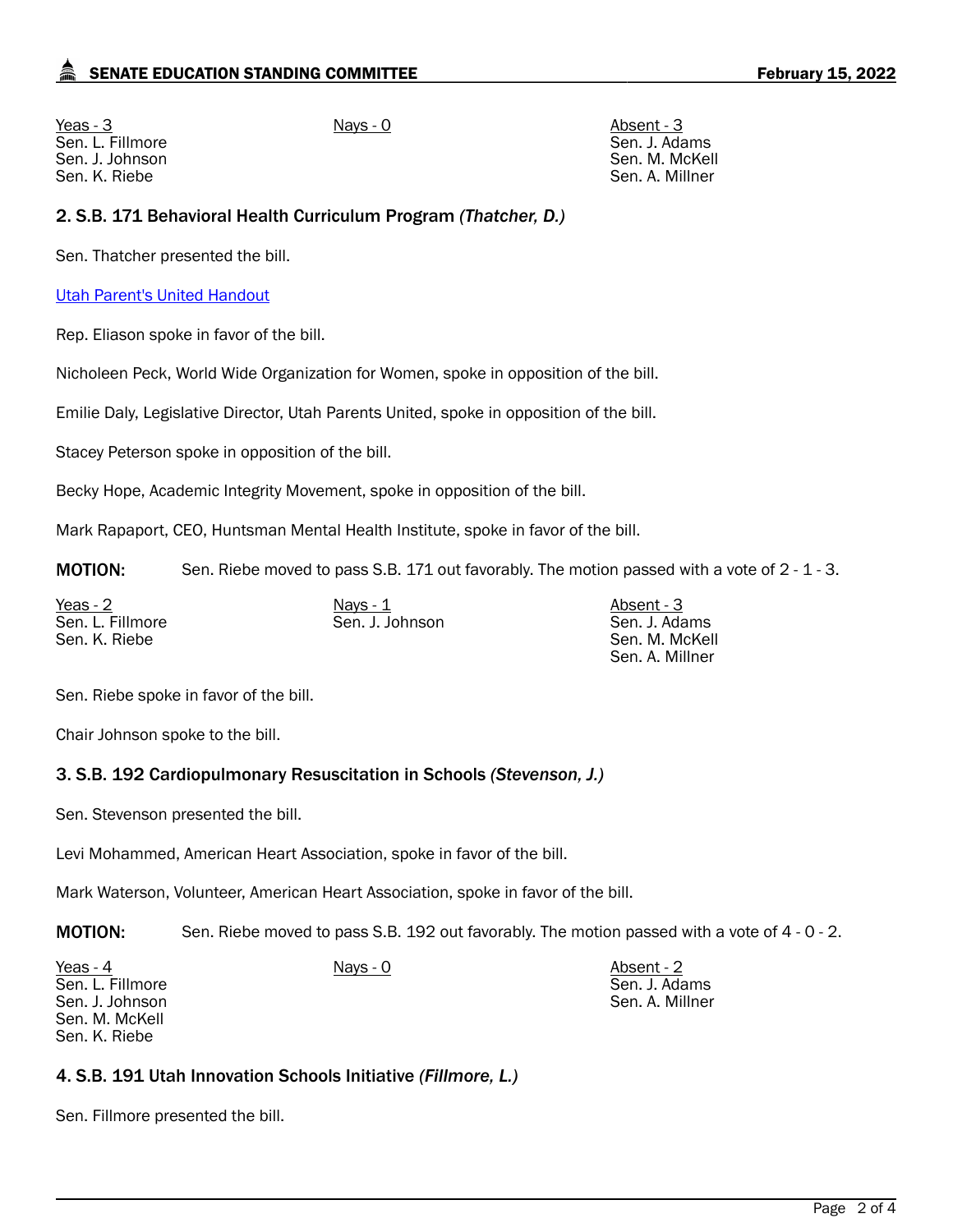**MOTION:** Sen. Fillmore moved to replace S.B. 191 with 1st Substitute S.B. 191. The motion passed with a vote of 4 - 0 - 2.

Sen. L. Fillmore Sen. J. Johnson Sen. M. McKell Sen. K. Riebe

Yeas - 4 Nays - 0 Nays - 0 Absent - 2 Sen. J. Adams Sen. A. Millner

Cynthia Phillips, Member, State Charter School Board, spoke in favor of the bill.

Elizabeth Garbe, United Way of Salt Lake, spoke in favor of the bill.

Jay Blain, Director, Utah Education Association, spoke to the bill.

Kim Frank, Board Member, Utah Charter Network, spoke in favor of the bill.

Sen. Riebe spoke to the bill.

**MOTION:** Sen. McKell moved to pass 1st Substitute S.B. 191 out favorably. The motion passed with a vote of  $4 - 0 - 2$ .

| Yeas - 4         | Nays - 0 | Absent - 2      |
|------------------|----------|-----------------|
| Sen. L. Fillmore |          | Sen. J. Adams   |
| Sen. J. Johnson  |          | Sen. A. Millner |
| Sen. M. McKell   |          |                 |
| Sen. K. Riebe    |          |                 |

#### 5. H.B. 241 School Epilepsy Training Amendments *(Pulsipher, S.)*

Rep. Pulsipher presented the bill.

Margo Thurman, Epilepsy Foundation of Utah, spoke in favor of the bill.

MOTION: Sen. McKell moved to pass H.B. 241 out favorably. The motion passed with a vote of 4 - 0 - 2.

| Yeas - 4<br>Sen. L. Fillmore      | Nays - 0 | Absent - 2<br>Sen. J. Adams |
|-----------------------------------|----------|-----------------------------|
| Sen. J. Johnson<br>Sen. M. McKell |          | Sen. A. Millner             |
| Sen. K. Riebe                     |          |                             |

#### 6. H.B. 251 School Dropout Prevention Amendments *(Peterson, K.)*

Rep. Peterson presented the bill.

MOTION: Sen. Riebe moved to pass H.B. 251 out favorably. The motion passed with a vote of 4 - 0 - 2.

| Yeas - 4<br>Sen. L. Fillmore<br>Sen. J. Johnson<br>Sen. M. McKell<br>Sen. K. Riebe | Nays - 0 | Absent - 2<br>Sen. J. Adams<br>Sen. A. Millner |
|------------------------------------------------------------------------------------|----------|------------------------------------------------|
|                                                                                    |          |                                                |

MOTION: Sen. Riebe moved to adjourn. The motion passed with a vote of 4 - 0 - 2.